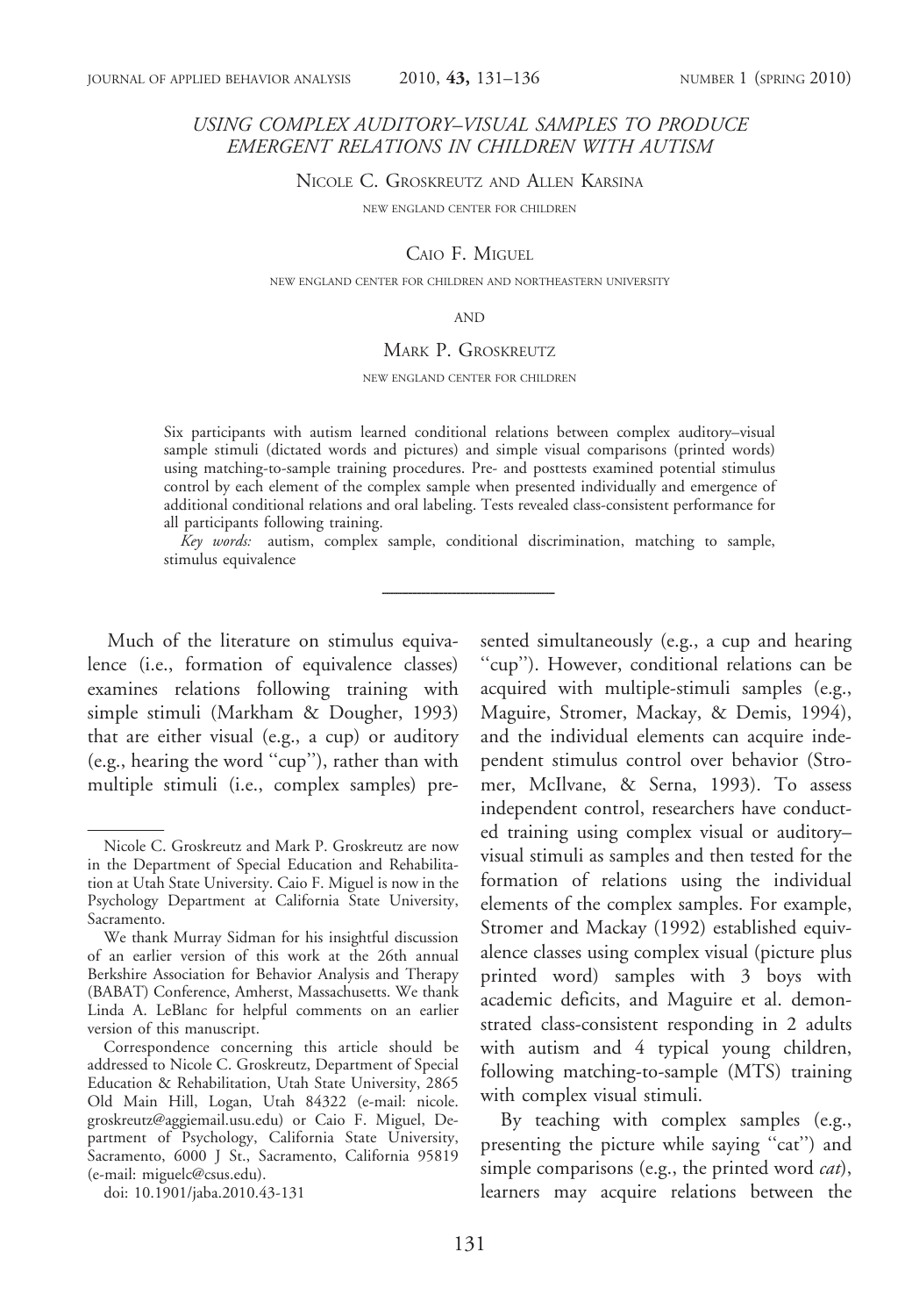individual elements of the complex sample and the comparison stimuli (i.e., the dictated words, pictures, and printed words) simultaneously. Thus, training with complex samples may be more efficient than training with simple stimuli because equivalence relations can emerge without sequential training of stimulus–stimulus relations. To date, researchers have not evaluated emergence of relations following training using complex samples with children with autism. In addition, when complex samples have been used with persons with other disabilities, the samples have consisted exclusively of visual–visual samples (Maguire et al., 1994; Stromer & Mackay, 1992). The current study extends the literature on stimulus equivalence by examining conditional relations trained using complex auditory–visual samples and testing for emergence of untrained relations with children with autism.

# METHOD

### Participants, Setting, and Materials

Six children and adolescents who had been diagnosed with autism participated. Each had established generalized identity-matching repertoires and a history of acquiring conditional relations with visual and auditory samples. Kara (16 years old) and Roy (4 years old) displayed complex vocal behavior. Keith (6 years old) vocalized in full sentences only when prompted. Josh (11 years old) and Derrick (18 years old) had picture exchange communication system (PECS) repertoires of roughly 200 icons and made unintelligible vocalizations. Lyle (5 years old) was nonvocal, with a PECS repertoire of approximately 100 icons. Receptive language had been assessed during prior intakes or 3-year reevaluations using the Peabody Picture Vocabulary Test (revised or 3rd ed.). The resulting ageequivalent scores were, for Kara (4 years 7 months), Roy (3 years 5 months), and Keith, Josh, Derrick, and Lyle (below 1 year 9 months).

One to three nine-trial sessions were conducted daily, 1 to 5 days per week. The experimenter sat at a table next to or across from the participant and presented stimulus arrays on a discrimination board (Derrick, Keith, Lyle, and Roy) or the tabletop (Josh and Kara). Experimenters were trained to look directly at the participant's face when presenting stimuli to minimize unintentional cuing. The experimenter selected stimuli based on the participants' educational goals (e.g., animals, instruments); a complete list is available from the first author. Visual stimuli were index cards (7.6 cm by 12.7 cm) with line drawings or photos and computer-generated printed words (36-point Times New Roman font).

# Response Measurement and Interobserver Agreement

The dependent measure was independent correct responding, which was defined as the participant selecting the stimulus that matched the sample from a three-comparison visual array or oral labels for words, depending on the phase. Independent correct responses were converted to a percentage after dividing the number of trials with independent correct responses by the total number of trials in a session (nine). The therapist and a second observer independently recorded participants' responses on a mean of 63% of training and testing sessions across participants (range, 43% to 95%). An agreement was scored for each trial if both observers recorded that the same participant response was made, and a disagreement was scored when observers recorded different participant responses. Interobserver agreement was calculated by dividing the number of agreements by agreements plus disagreements and converting to a percentage. Agreement was 98% across participants (range, 94% to 100%). Procedural integrity data were collected in 50% of sessions for Derrick. An observer scored four therapist behaviors for each trial: presenting the prescribed sample, presenting the comparison stimuli in the correct positions, delivering the prompt at the prescribed delay, and delivering the appropriate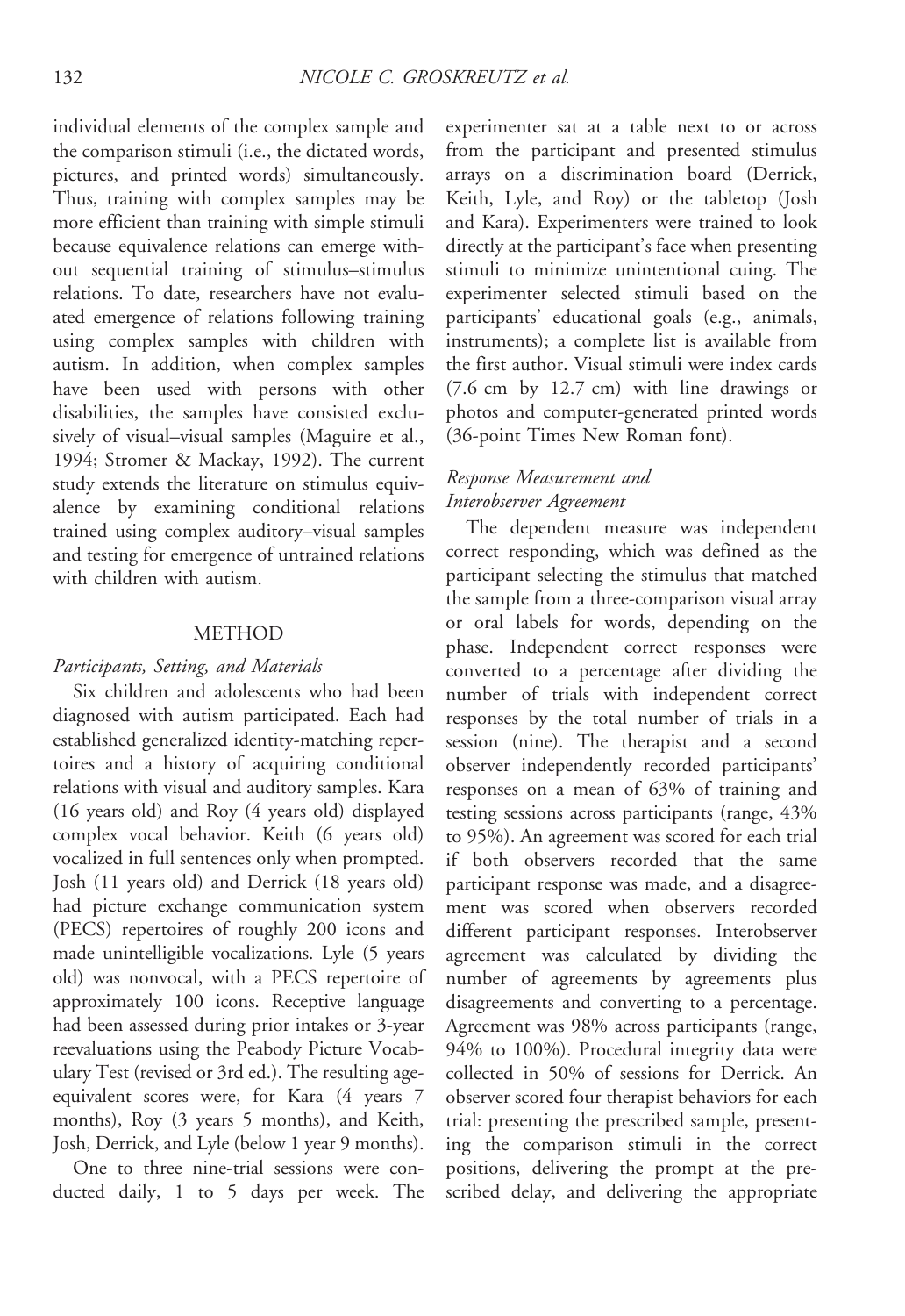consequence. Procedural integrity was 100% across all four categories.

# Design

A pretest–posttest design was used (Green & Saunders, 1998). The experimenter pretested all participants on the AB (dictated word to picture), AC (dictated to printed word), and BC (picture to printed word) relations. The experimenter also pretested Lyle on the CB relation (printed word to picture) and Derrick, Roy, and Keith on BD (oral labeling pictures) and CD (oral labeling printed words). The experimenter repeated these same tests immediately following training, although Kara and Josh completed only AC and BC relations initially and all remaining tests 1 (Kara) or 4 (Josh) months later.

### Procedure

Training. MTS sessions were conducted with complex auditory-visual samples consisting of dictated picture names (A) and pictures (B) and printed word comparisons (C) ([AB]C). The experimenter presented a complex sample (AB) by saying the word while holding up the picture, followed by presentation of the threecomparison array. A session consisted of nine trials with each sample presented three times, and the correct comparison stimulus placed once in the left, middle, and right positions. The experimenter never repeated the sample in consecutive trials and cued responses by pointing to the correct comparison after the sample presentation using progressive delays (i.e., 0 s, 1 s, 2 s, 3 s, 4 s, 5 s). The criterion to increase the delay was two consecutive nine-trial sessions with eight of nine correct responses. The criterion to decrease the delay was two consecutive errors or three total errors in a ninetrial session. For Lyle for the first three trials of Session 11, the experimenter changed the point prompt at the 5-s delay to lifting Lyle's arm to initiate the response with no cue to a particular stimulus to address Lyle's prompt dependence. No further prompts were ever required.

Prompted or independent correct responses resulted in praise and token delivery before removal of the stimuli. The experimenter delivered backup reinforcers identified in paired-stimulus preference assessments (Fisher et al., 1992) at the end of each session in the instructional area. If the participant pointed to the incorrect stimulus prior to or after the prompt or made no selection within 5 s, the experimenter re-presented the same trial with all stimuli in the same positions at a 0-s delay and provided praise following correct responding. Observers recorded only the initial response to the trial presentation. Training was complete when a participant responded correctly and independently on eight of nine trials across two consecutive sessions and two different therapists.

Testing. The experimenter conducted preand posttests for three types of relations: (a) visual samples and comparisons (BC and CB), (b) auditory samples and visual comparisons (AB and AC), and (c) oral labeling (tact and textual relations) of visual stimuli (BD and CD). Visual–visual MTS trials (BC and CB) were structured similar to training trials, with the experimenter presenting the visual stimulus followed by a three-comparison visual array. For auditory–visual MTS trials (AB and AC), the experimenter stated the auditory sample to the participant and repeated it with the presentation of the three-comparison visual array. On oral labeling trials (BD and CD), the experimenter held up the visual stimulus and asked the question, "What is this?" or "Who is this?" (consistent within participants). Across all trial types, the experimenter waited up to 5 s for the participant to respond before removing the stimuli and moving on to the next trial. Testing sessions consisted of nine trials interspersed with trials of mastered tasks that were unrelated to the experiment (e.g., following instructions). The experimenter delivered verbal praise and a token regardless of response accuracy every one to three trials during the 5-s intertrial interval, a procedure that has been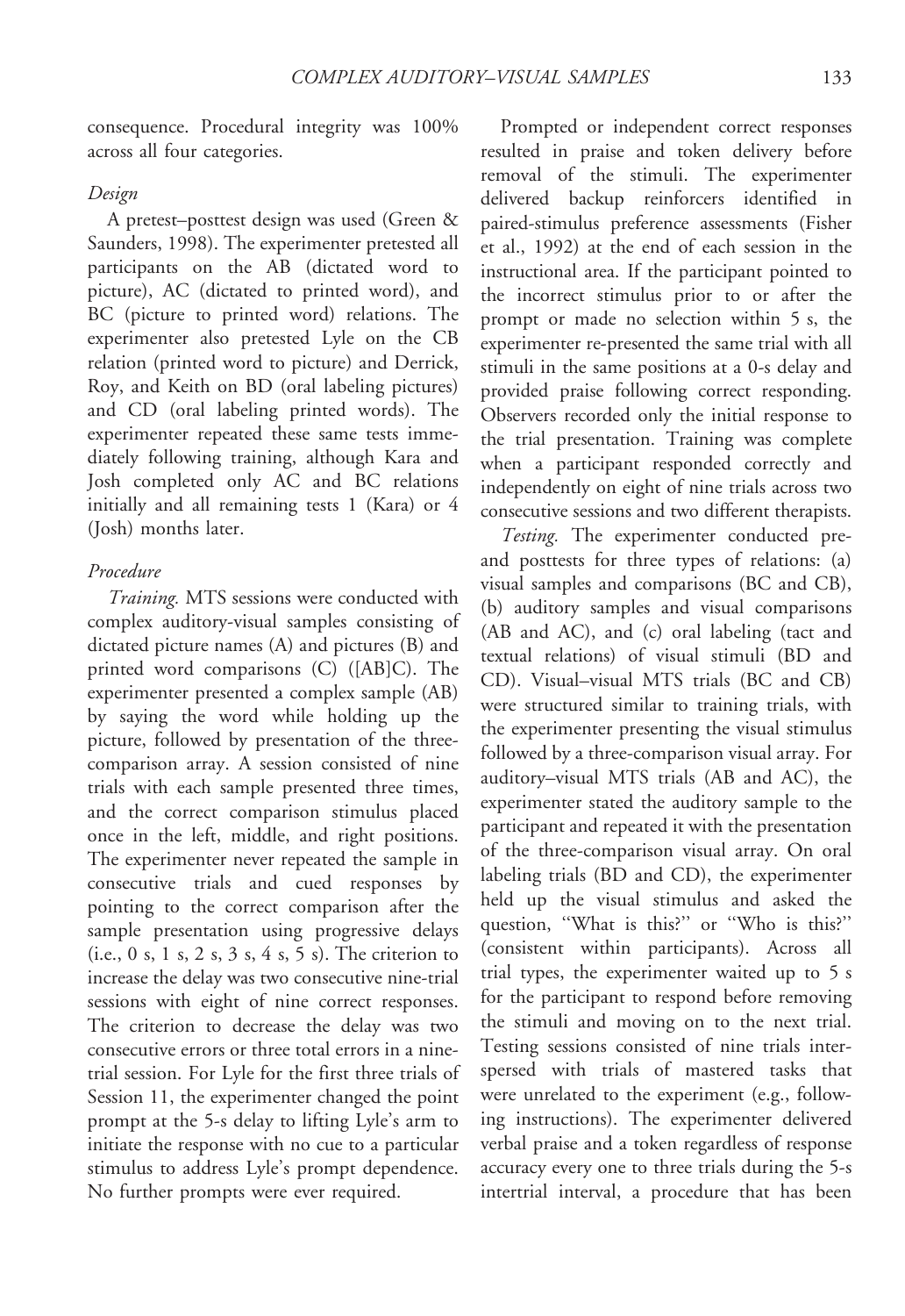

Figure 1. Percentage of independent correct responses during pretest, training, and posttest sessions for Lyle (upper left), Derrick (upper right), Josh (middle left), Kara (middle right), Roy (lower left), and Keith (lower right).

used previously to maintain high rates of responding without affecting test performance (LeBlanc, Miguel, Cummings, Goldsmith, & Carr, 2003).

# RESULTS AND DISCUSSION

For all 6 participants, training using a complex auditory-visual sample produced trained and emergent relations among the individual elements, suggestive of equivalence class formation. During pretest sessions, participants responded to the relations at chance levels, except Lyle during the AC and AB pretests (Figure 1), but inspection of his data revealed no consistent pattern of accuracy. Posttest performances indicated conditional relations were evident for all stimuli tested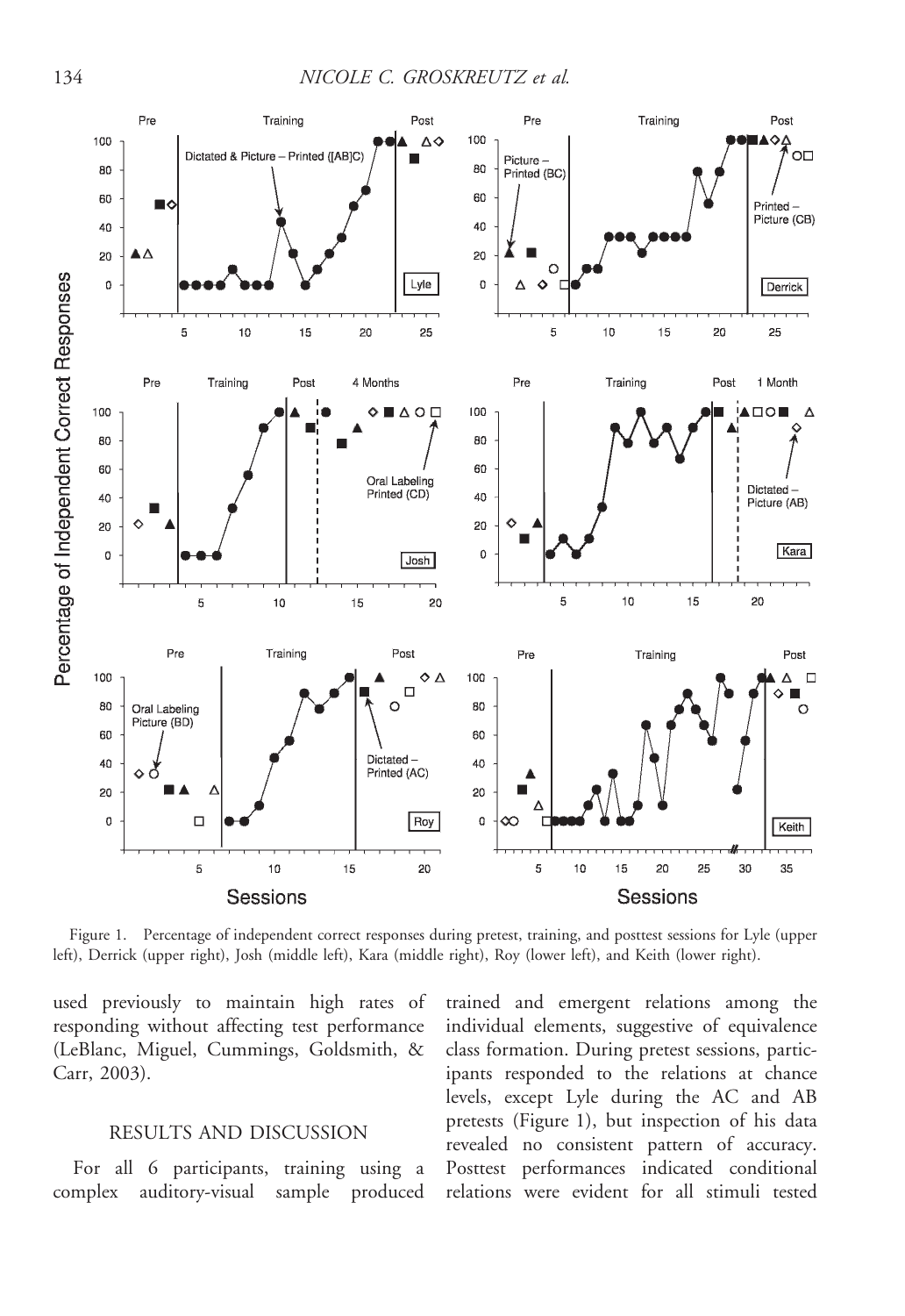though training was only conducted with the ([AB]C) ([dictated word plus picture] to written word) relation (Figure 1). During training, all participants met the mastery criterion for the trained conditional relation with the complex sample ([AB]C;  $M = 14$  sessions, range, 7 to 22). Keith reached the mastery criterion before a 10-day school break, and retraining to criterion required four additional sessions (Figure 1).

Consistent with the literature with other populations (Maguire et al., 1994; Stromer & Stromer, 1990a, 1990b, 1992), both elements of the complex sample exerted stimulus control, even though training procedures did not require discrimination of the individual components for accurate responding. Previous researchers have suggested that participants' learning histories may influence the successful establishment of relations among components of complex samples (Maguire et al.; Pérez-González & Alonso-Álvarez, 2008; Stromer & Stromer, 1990b). Most of their training procedures required discrimination of the individual sample elements (Maguire et al.; Pérez-González & Alonso-Álvarez), or the authors reported prior histories of responding to samples from both auditory and visual modalities prior to training with the targeted complex auditory–visual samples (Stromer & Stromer, 1990b). Although our procedures did not require discrimination of the individual components of the complex samples during training, all participants had a history of both auditory–visual and visual-visual MTS training. This history may have provided the necessary skills to form relations simultaneously using both the auditory and visual components of the complex samples. Future researchers should investigate whether this history is prerequisite to the formation of equivalence relations using complex auditory–visual samples.

Unlike training with simple samples, using a complex sample introduces the participant

to three sets of stimuli during one training procedure (e.g., dictated words, pictures, and printed words), allowing the subsequent demonstration of emergent relations. Using a complex sample during MTS training may be a more efficient means of forming relations among stimuli than traditional procedures, which would require direct training of at least two individual relations. However, the current study does not make this comparison directly. Future research should compare the number of trials required to train a set of stimuli using the procedure described in this study ([AB]C) to the number of trials required to train the relations consecutively (AC followed by BC).

### **REFERENCES**

- Fisher, W., Piazza, C. C., Bowman, L. G., Hagopian, L. P., Owens, J. C., & Slevin, I. (1992). A comparison of two approaches for identifying reinforcers for persons with severe and profound disabilities. Journal of Applied Behavior Analysis, 25, 491–498.
- Green, G., & Saunders, R. R. (1998). Stimulus equivalence. In K. A. Lattal & M. Perone (Eds.), Handbook of research methods in human operant behavior (pp. 229-262). New York: Plenum.
- LeBlanc, L. A., Miguel, C. F., Cummings, A. R., Goldsmith, T. R., & Carr, J. E. (2003). The effects of three stimulus-equivalence testing conditions on emergent US geography relations of children diagnosed with autism. Behavioral Interventions, 18, 279–289.
- Maguire, R. W., Stromer, R., Mackay, H. A., & Demis, C. A. (1994). Matching to complex samples and stimulus class formation in adults with autism and young children. Journal of Autism and Developmental Disorders, 24, 753–772.
- Markham, M. R., & Dougher, M. J. (1993). Compound stimuli in emergent stimulus relations: Extending the scope of stimulus equivalence. Journal of the Experimental Analysis of Behavior, 60, 529– 542.
- Pérez-González, L. A., & Alonso-Álvarez, B. (2008). Common control by compound samples in conditional discriminations. Journal of the Experimental Analysis of Behavior, 90, 81–101.
- Stromer, R., & Mackay, H. A. (1992). Spelling and emergent picture-printed word relations established with delayed identity matching to complex samples. Journal of Applied Behavior Analysis, 25, 893– 904.